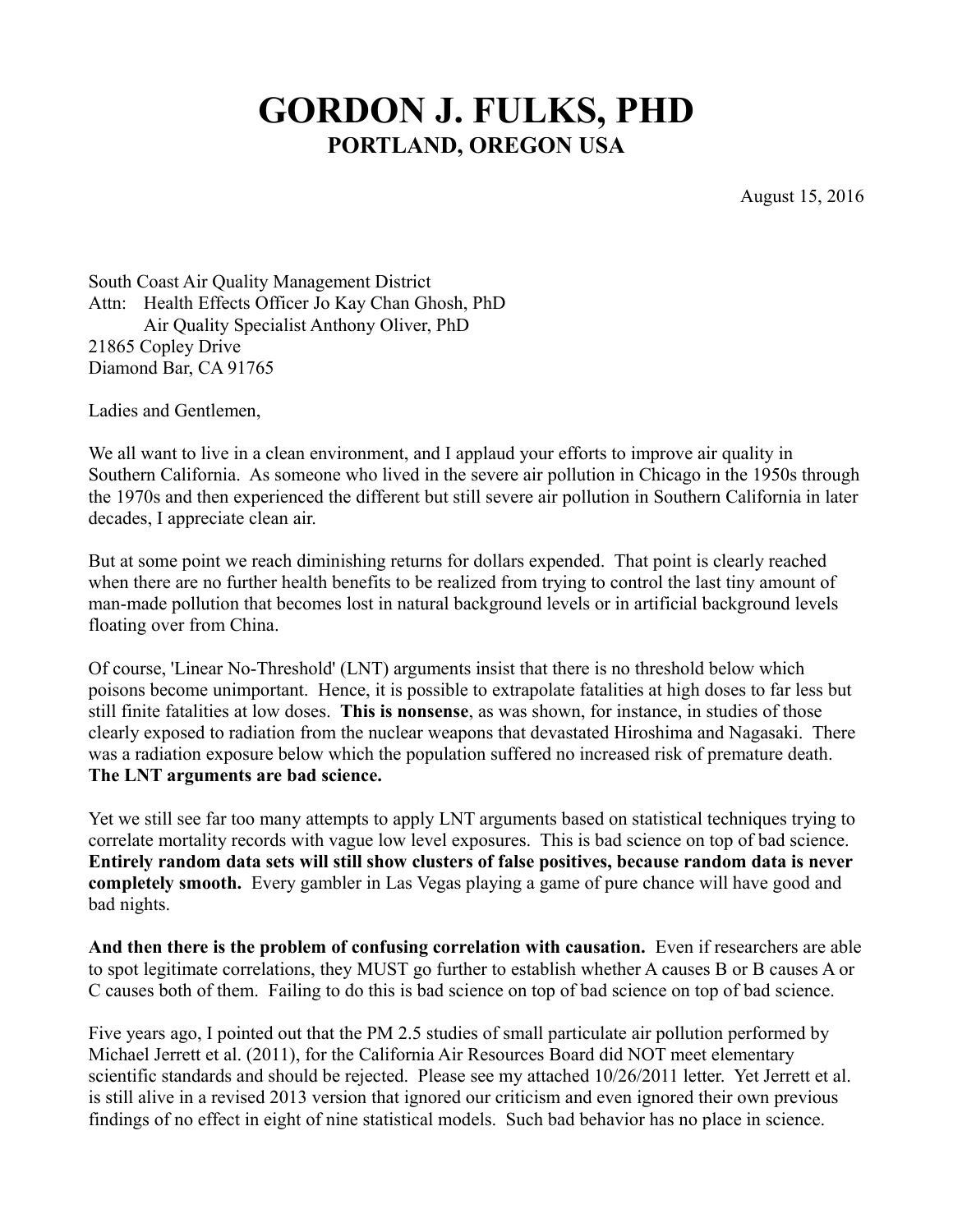To be fair to Jerrett et al., I do not place all the blame on them, because they were just doing what CARB and SCAQMD paid them to do, and that was not science. Both agencies wanted to regulate diesel engines. **That is a poor reason to support heavily flawed scientific studies. It gives both the regulators and the scientists a bad name.** While peer-review is the weakest of the validation criteria for scientific theories, it is far better than just ignoring scientific criticism and compounding the bad science with bad regulations.

**I hope you will do what CARB failed to do: pay attention to criticism from those of us qualified to critique the studies you propose to rely upon.** Failing to do so will come back to haunt you. The Devil always comes to collect on Faustian Bargains.

Since my critical comments about Jerrett et al five years ago, others have pointed out that we face an epidemic of poor science that has overwhelmed the field of Epidemiology. Too many researchers try to make a name for themselves by pointing out the false positives to be found in completely random data. And while they can get past peer-review when it is merely 'pal-review', they fail replication tests run by truly independent researchers. Such bad behavior from those who should know better costs our society dearly. **Regulators MUST ask the hard questions to weed out the bad science** that does not meet basic requirements for honesty, let alone the "Utter Honesty" expected of scientists.\*

It is long past time for California air pollution agencies to reject the defective work of Jerrett at al and stop imposing even more draconian regulations on the citizens of California. If Southern Californians really have \$38 billion dollars to spend on environmental improvements, surely you can find more productive ways to improve the environment in Southern California.

### **Gordon J. Fulks, PhD Portland, Oregon USA**

P.S. I am an astrophysicist, originally from the University of Chicago Laboratory for Astrophysics and Space Research. I have a Bachelors, Masters, and PhD, all in Physics and all from the University of Chicago. As with many physicists, I have a strong interest in the integrity of science. I also have no conflicts of interest in this matter. No one is paying me to critique your work. We realize that science is much more than a good story. It is a story that must survive verification tests. If it does not, it must be scrapped! There are no exceptions for stories that please regulatory agencies.

\* "Utter Honesty" is a term coined by the great Southern California Physicist, Nobel Laureate, and Professor at Cal-Tech Richard Feynman. He used it to explain to students of science what would be expected of them in their careers. Too many missed that lecture.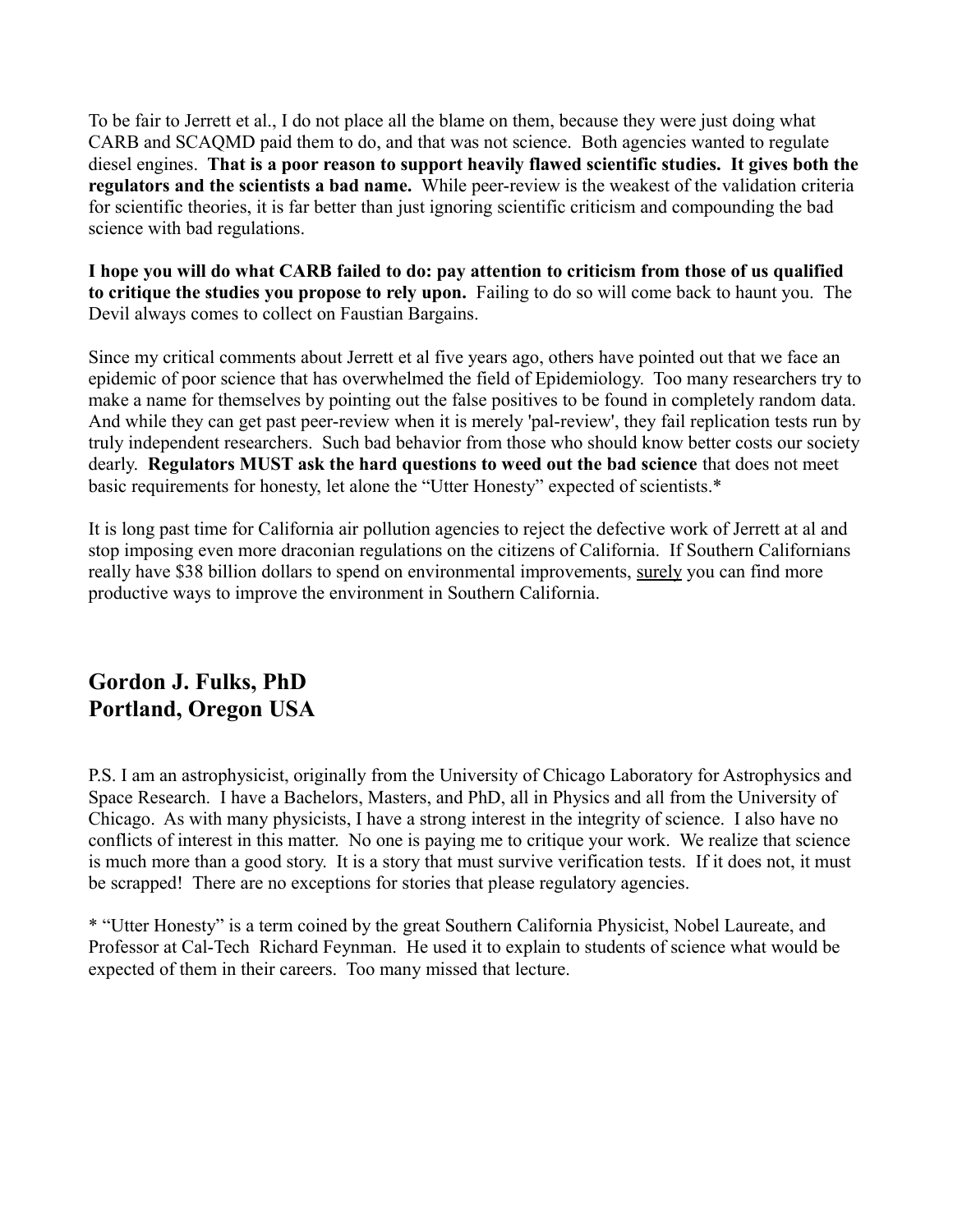## **GORDON J. FULKS, PHD PORTLAND, OREGON USA**

October 26, 2011

California Air Resources Board ATTENTION: **Research Screening Committee** Research Division P.O. Box 2815 Sacramento, CA 95812

Ladies and Gentlemen,

From the sidelines I have been watching the evaluation process unfold for the California Air Resources Board Research Division report titled "*Spatiotemporal Analysis of Air Pollution and Mortality in California Based on the American Cancer Society Cohort: Final Report,*" Michael Jerrett et al., October 28, 2011: <http://www.arb.ca.gov/research/rsc/10-28-11/item1dfr06-332.pdf>

My hope was that the evaluation committee would do what they are supposed to do with any scientific paper: listen to criticism and insist that the authors address all of the criticism in appropriate and objective ways. *Instead just the opposite seems to have occurred.* The authors have hardly addressed ANYTHING, and the report remains essentially the same flawed report we saw on June 9, 2011. This is completely inappropriate for a paper that needs to meet scientific standards. Nothing in science is immune from criticism. This is not a faith-based exercise.

With the apparent approval of the agency staff, the authors have refused to correct or even address mistakes. This reinforces the widespread opinion that the California Air Resources Board cannot distinguish real science from an agenda-driven look-alike. *The look-alike may seem to be science, but it is not.* If you accept this report because the authors reached the conclusions you apparently paid them to reach, you will have something that will never stand up to independent scientific or legal scrutiny.

If the California Air Resources Board wants to take drastic steps to limit the use of diesel engines in California, they are better off to just do so WITHOUT recourse to a heavily flawed report. Your opponents will just show how you have perverted the course of science. That not only hurts your conclusions in this case but also your conclusions in other high profile cases like 'Cap and Trade.' Buying the results you want is a very dangerous business.

Flawed science harms everyone, from the scientists involved to every individual affected by the decisions that flow from the bad results.

Scientists are required to subscribe to the "utter honesty," spelled out by one of California's best known scientists, the late Nobel Laureate and Professor of Physics at Cal Tech, Richard Feynman. Allowing or encouraging anything less is reprehensible.

You should respect the real result in this study: **the data actually show little or no correlation of fine particulates (PM2.5) with premature deaths in California**, because either there is little or no correlation or the data and logic used are insufficient to extract the signal from the noise. A null result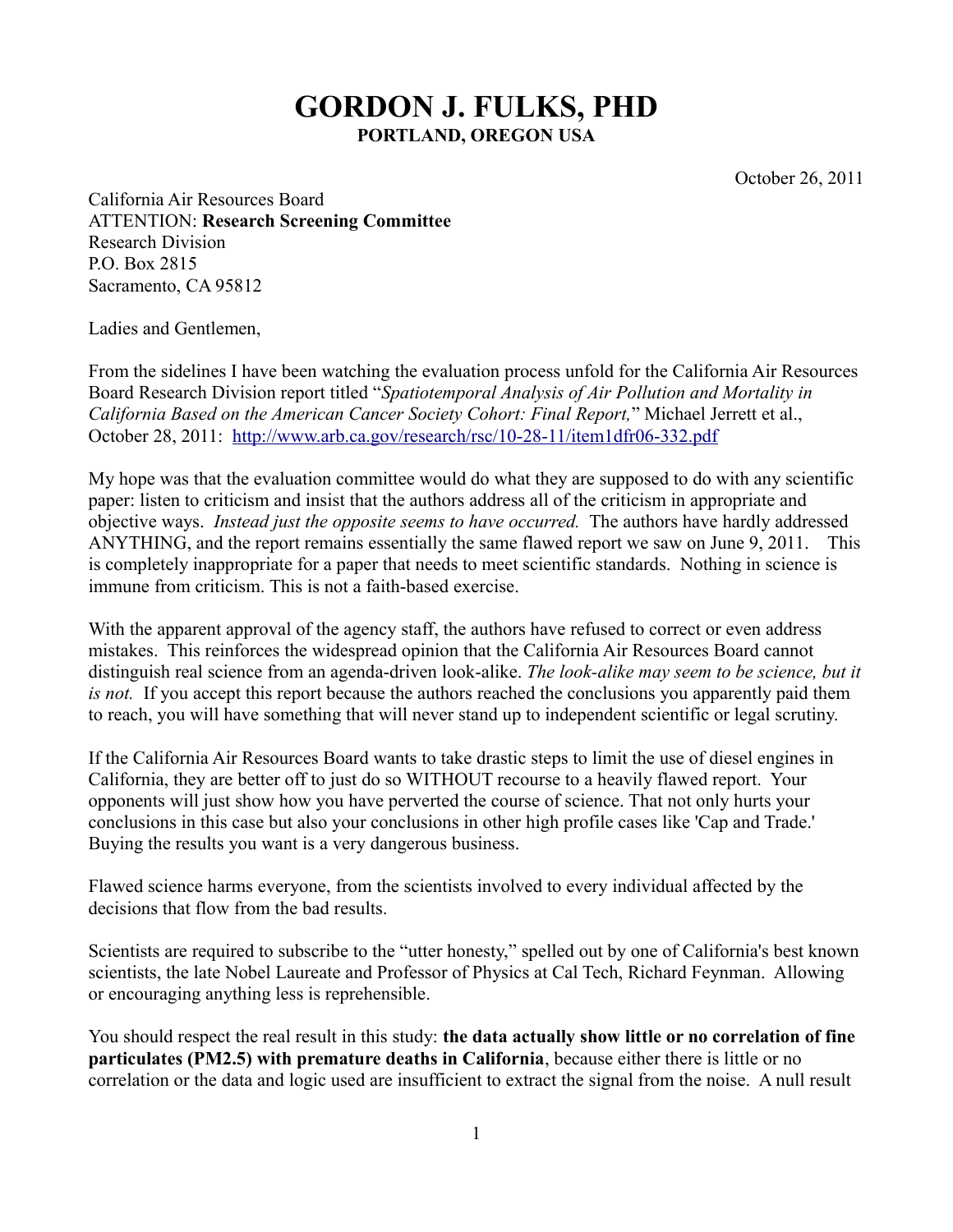is a common outcome of honest studies that seek to pin down small health effects of suspected pollutants and should not be viewed as a failure of the study. Well conducted and honest studies always add to our body of knowledge and will help others who come along later to design the next study to push detection limits still lower.

I have reviewed the June 9 version of the Jerrett report, the public hearing that you held in June to evaluate it, written comments by various individuals, and the very slightly revised October 28 version just released.

### **My overall impression is that the report is a massive effort at obfuscation and has little scientific value.**

But who am I to say this? I am a PhD physicist, originally from the University of Chicago Laboratory for Astrophysics and Space Research, who is well versed in the basic techniques for extracting useful information from large data sets of imperfect quality. But I am neither a statistician nor an epidemiologist. I have no conflicts of interest in this matter. *No one is paying me to critique your report.*

As a physicist, my first and foremost concern is the integrity of science. Physicists traditionally defend the integrity of science against an establishment intent on misusing it for their narrow goals. A fine example of this were the Soviet nuclear physicists including Nobel Laureate Andrei Sakharov who took down the Lysenko agrarian scam that devastated Russian agriculture and biology.

### In every case physicists want answers to these questions: **Have the researchers engaged in an objective process to reach the conclusions that they claim? Is their logic solid? Is their data solid?**

My initial impression of the report from the Abstract and Conclusion was favorable. The authors appeared to have done a comprehensive study, correcting for many complicating factors and identifying, in their words, "consistent and robust effects of PM2.5." PM2.5 is jargon for 'fine particulate matter,' where the authors seem to mean fine particulates from the burning of diesel fuel in diesel engines but never really say so. There are, of course, other sources of fine particulates in California from soil dust to forest fire smoke that are likely of greater consequence than diesel smoke.

There were several disconcerting statements in the Abstract and Conclusion that hinted at the problems to be found in the main body of the paper. Under "Previous Work" they mentioned a considerable reliance on "models" to access exposure and nothing about measurements that would actually confirm the models. This is a red flag to those of us who have created and worked with models. The maxim here is that "All models are wrong. But some can be useful." In other words, they are a fictional attempt to represent an often highly complex situation. The key word is *fictional.*

For example, when I lived in Santa Barbara, the community was faced with a prolonged drought that threatened to run the area out of drinking water. To make matters worse, the local 'expert hydrologist' had a model of the reservoir levels that was grimly wrong. I created a competing model that was so simple that everyone could understand it. It was purely statistical and contained no real physics or meteorology. The only advantage it had was the ability to vaguely reproduce the previous history of the reservoir and to suggest that the chance of Lake Cachuma going dry was 67% rather than the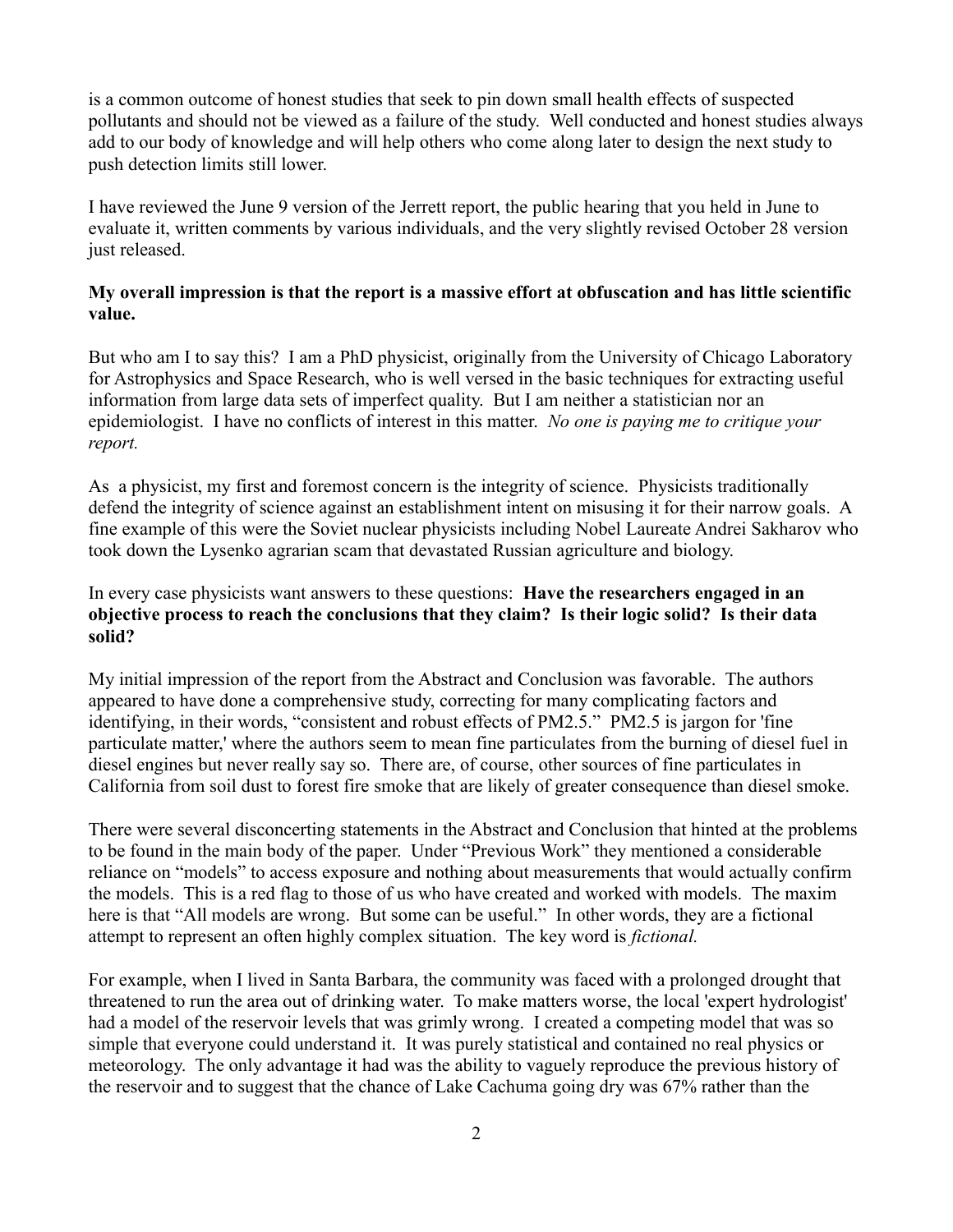0.0001 % chance claimed by the 'expert.' My model prompted a series of public policy decisions that helped the South Coast to be prepared when the lake actually did go dry briefly. Hence, the model was 'useful' but just for the purpose intended.

Under "Key Results #1" I noted the comparisons between the 'Hazard Ratios' for the California study and earlier national studies in the way that the authors intended: one essentially confirms the other. But wait a minute, that doesn't add up. We Californians (or former Californians) tend to be healthier than the national average and yet are likely exposed to more dust than the national average. The sunny and dry climate coupled with a robust economy and robust agriculture as well as numerous wild fires suggest that dust should be MORE of a problem.

Under "Key Results #2" I noted a caveat that started to make me suspicious. How could all-cause mortality be "*significantly associated with PM2.5 exposure"* if the results were sensitive to the models used? "Sensitive" made perfect sense if the basic fiction of the models was being acknowledged but no sense in connection with the strong statement about "significantly associated." Why did they not use a more cautious and scientific term like "perhaps associated"?

Then in the next point the authors use the term "exposure predictions." That rings all sorts of alarm bells in a study where "exposure" or "dose" must be well defined and not merely guessed. But the authors do talk about a "dense monitoring network," so perhaps they intended to fold in real measurements of exposure for <u>real</u> people. Not so, I'm sorry to say.

The Abstract Figure 1 seems to bear out the thesis of this paper that fine particulates and NO2 are correlated with increased mortality throughout California. But the error bars are so large that the effect is clearly uncertain. And there is no indication as to whether or not they represent merely statistical uncertainties based on sample size or truly take into account all the uncertainties in such a complex model-based study. My guess is that the uncertainties are *far underestimated*. But even if they are just slightly underestimated, the error bars will cross 1.0 and suggest no effect at all! That suggests that words like "strongest evidence" are overblown.

By the time I got to the punch line "**We conclude that combustion-source air pollution, especially from traffic, is significantly associated with premature death in this large cohort of Californians,"** I wanted to believe the authors *but do not*.

In the sections that followed, I thought I would find answers to my questions but instead found a wall of complexity that seemed to be designed to encourage readers to skip to the Key Findings, Narrative, and Conclusion at the end. These were similar to the sections at the beginning, essentially repetitive.

When I encounter the level of complexity I found in pages 16 to 110, I am not inclined to be impressed but to wonder why such a simple issue needs that level of complexity *unless the authors are attempting a massive snow-job in lieu of solid logic and evidence.*

*I have to wonder if this report is typical of so many today where the bottom line was predetermined by the funding agency, and the authors merely back-filled an impressive display of theoretical statistics and analysis.*

In all legitimate studies of this nature, you need basically four things: 1) A plausible physical argument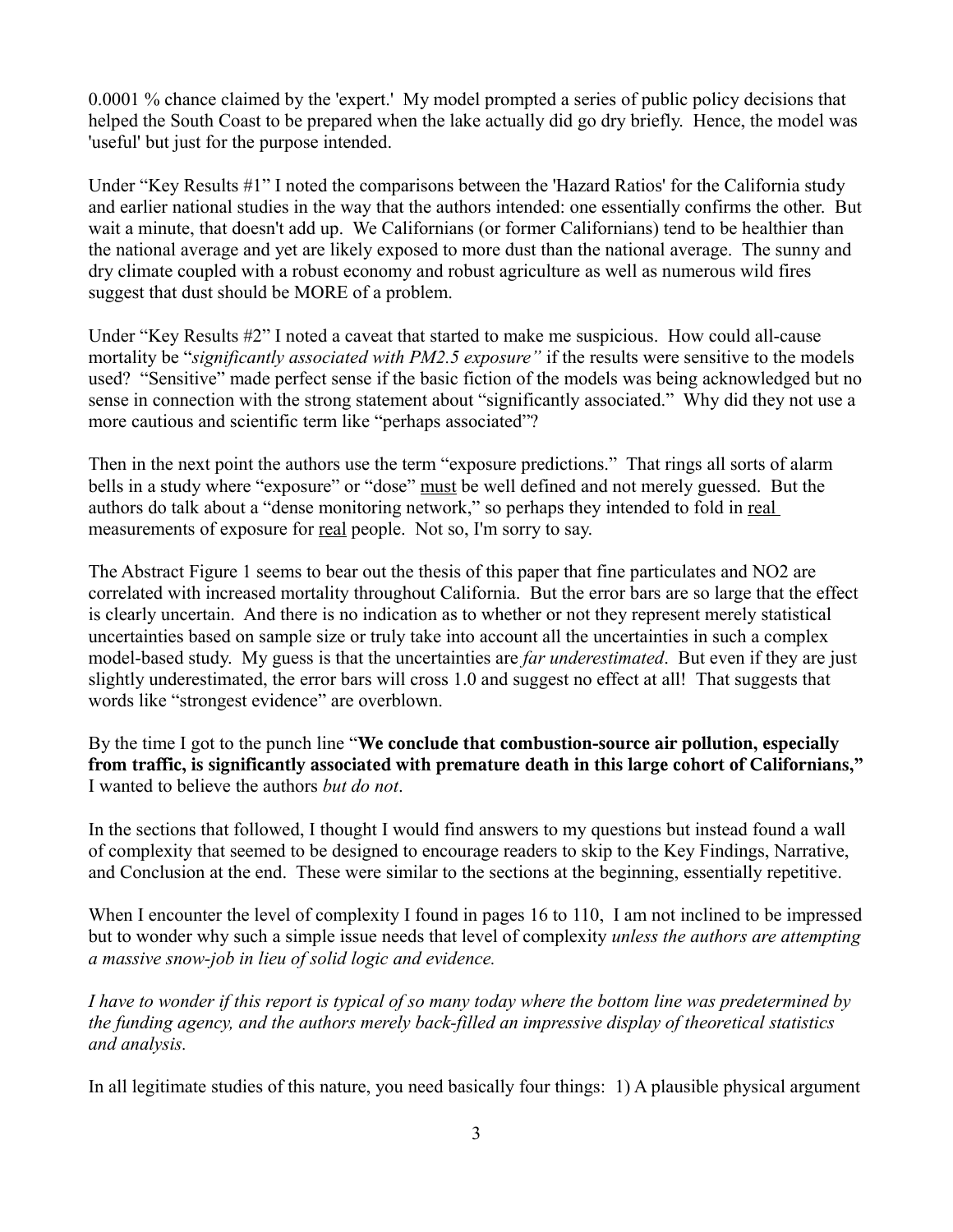that the hazard is related to certain causes of death and not merely associated with some other real causative factor, 2) A statistically large study group, 3) A reliable quantitative measurement of total exposure to the hazard and 4) A detailed cause of death. If the effect is small or non-existent at typical exposure levels, then you will need to account for all sorts of complicating factors.

None of this is license to repeatedly go through a massive data sorting and modeling process with ever more complex computer manipulations until you find a way to tease out a positive result. That is certainly not science. The more complexity, the more chance that systematic errors will skew the results. Statistical error bars do not begin to address the real uncertainties when complex manipulations are involved.

Faulty assumptions also bias the result. Had I been included in this study and died, the authors would have attributed my lifelong exposure to my address near Santa Barbara, a relatively clean location. They would never have realized that I spent many years living in the very dirty air of Chicago, where the winter snow turned black in a single day from all the coal soot, and our apartment perpetually backed up with coal smoke when the janitor stoked the boiler. Assuming that Californians remain in one place their entire lives is FAR from realistic.

Unsophisticated people may be impressed by statements such as:

.

"The integration of numerous land use, traffic, physiographic, and remotely sensed data into a rigorous mathematical model capable of estimating exposures in time and space extends the science of exposure assessment and gives results that are less prone to measurement error."

But this really says that the authors relied on model estimates NOT real data. There was no "measurement error" because there were no real measurements of exposure for anyone in the study. Their approach is not *rigorous* by any stretch of the imagination. Do any of the authors understand the difference between real measurements and model estimates? It is the difference between reality and virtual reality. Models may be useful IF carefully calibrated with real data and used to interpolate only.

When I see many instances of hazard ratios less than 1.0 in the tables but rarely in the figures, I suspect that the researchers recognize that their results may have large uncertainties but are trying to discount the problems. Ratios less than 1.0 are physically unreasonable although statistically possible. They provide some of the reality checks that are missing or discounted in this research.

Buried deep in the report on Page 108 is Figure 22 which shows the many manipulations the authors tried before finding the one that *might* show a positive result for "all cause" mortality. I certainly think that the report needs to include the tables that backup the "LUR IND+5Met" model that yielded the anomalous  $HR = 1.08$  in Figure 22. Why do these researchers include all sorts of detail about results they largely want to ignore and then "forget" to include the details of the results that they feature?

Figure 22 should be the primary exhibit of this report, replacing all the hysteria about fine particulates being "significantly associated with premature deaths" in California.

My personal bias is that there IS likely some hazard from exposure to fine particulates (PM2.5), and we are always better off to live in a clean environment. But this study does NOT give us a good quantitative indication of whether the hazard is negligible or significant at the concentrations typically